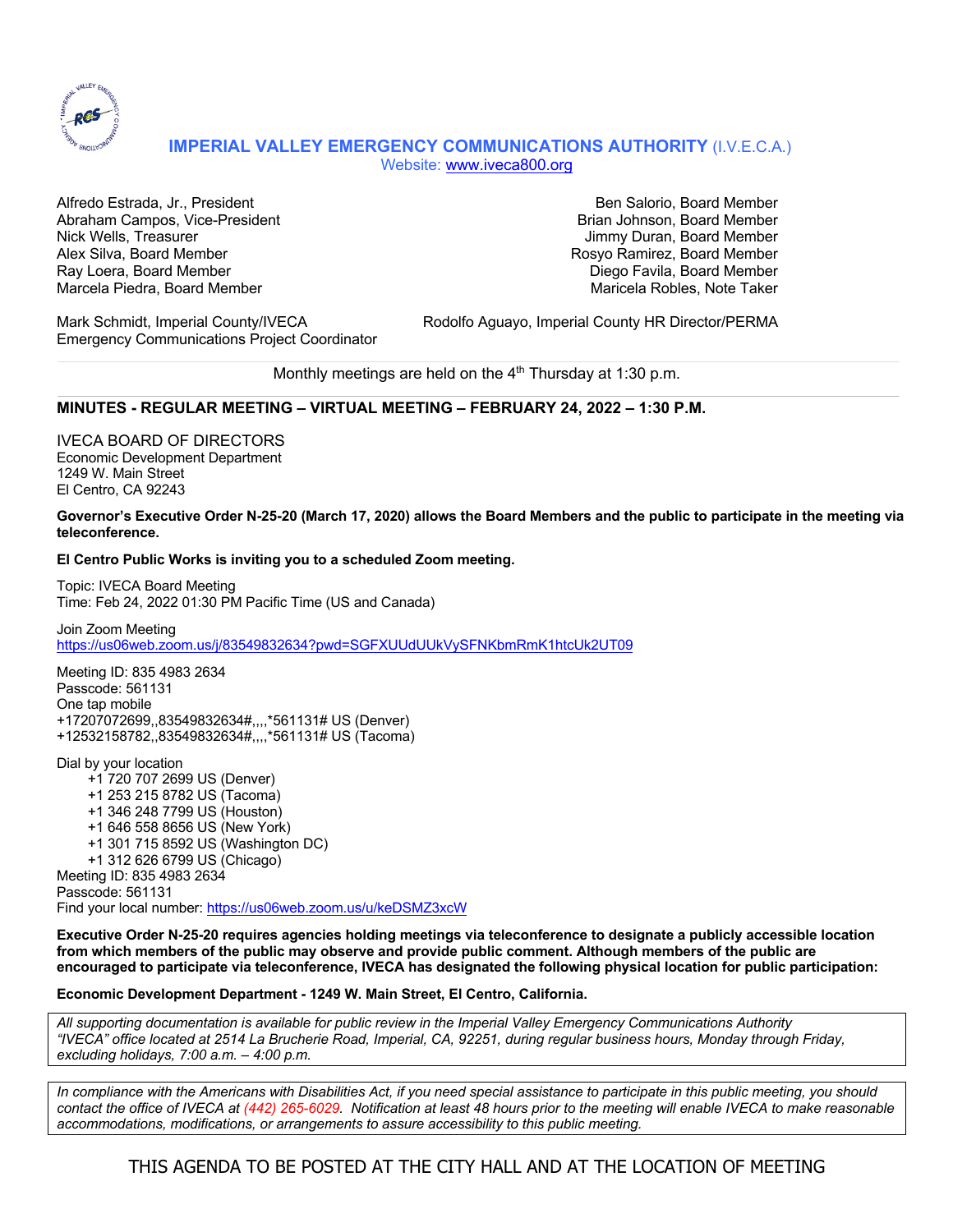## **AGENDA**

**February 24, 2022. Begin 1:37 p.m. Virtual Meeting. Board Members In Attendance:** Rosyo Ramirez, Chief Duran, Abraham Campos, Chief Estrada, Chief Johnson, Chief Favila, and Chief Silva. Project Coordinator Mark Schmidt in attendance.

## **I. CALL TO ORDER:**

- 1. Verify the quorum of Board Members. Quorum achieved.
- 2. Verification of posting of Agenda. Agenda posted February 17, 2022.

**II. PUBLIC COMMENTS:** *This is a public meeting. The IVECA Board welcomes your input and you may address the Board on items*  that are within the jurisdiction of IVECA but are not on the agenda. Members of the public may comment on items that are on the agenda *when that item is being addressed by the Board. Please state your name and address for the record. Speaking time is limited to three (3) minutes. The Board is prohibited from discussing or taking any action on any item not appearing on the agenda.* 

**III. CONSENT AGENDA:** *Consent agenda items are approved by one motion. IVECA Board or members of the public may pull consent items to be considered at a time determined by the President.*

- Approval of IVECA's Minutes: Regular Meetings.
- Approval of IVECA's Monthly Financial Reports.

**Recommendation:** Approval of the Consent Agenda.

**Final Action:** Motion made by Chief Favila, second by Rosyo Ramirez. Motion approved unanimously.

### **IV. NEW BUSINESS:**

1. **Information/Discussion:** PSAP Regionalization Implementation Plan Update.

Bonnie Maney from Mission Critical Partners gave the Regionalization Implementation Plan Update and mentioned that Imperial County is going to be one of the first counties in the state to move forward with the new NextGen 911 phone system.

Chief Duran stated his concern regarding the budgeting for the PSAP Regionalization Plan. He also mentioned how the City of Brawley is going through some hard times and financially unable to support the costs incurred due to regionalization.

**Recommendation:** None requested.

**Final Action:** None requested.

2. **Discussion/Action:** The Board will consider the appointment of Mr. Tyler Salcido, City Manager, City of Brawley, as a member representing the City/County Managers' Association. Mr. Salcido replaces Mr. Nick Wells, City Manager, City of Holtville.

**Recommendation:** Approve the appointment of Mr. Salcido to the IVECA Board.

**Final Action:** Motion made by Chief Favila, seconded by Chief Johnson to appoint Mr. Salcido to the IVECA Board. Motion approved unanimously.

3. **Discussion/Action:** In keeping with Section 3.2, Officers, of the J.P.A., the Board will consider conducting the election of a President, Vice-President, and Treasurer to serve as IVECA Officers until January, 2023.

**Recommendation:** Conduct the election of a President, Vice-President, and Treasurer to serve as officers until January, 2023. President to furnish a note taker.

#### **Final Action:**

**President:** Alfredo Estrada. Motion made by Chief Favila, seconded by Rosyo Ramirez. Motion approved unanimously. **Vice President:** Abraham Campos. Motion made by Chief Favila, seconded by Rosyo Ramirez. Motion approved unanimously. **Treasurer:** Tyler Salcido. Motion made by Chief Favila, seconded by Rosyo Ramirez. Motion approved unanimously.

**4. Discussion/Action:** The Board will consider approving the presented Public Benefit Agreement language proposed for CUP #21-0002.

**Recommendation:** Approve the presented Public Benefit Agreement language for CUP #21-0002.

Mark discussed the proposed placement of a 160-foot communications tower on the campus of the Pioneers' Museum.